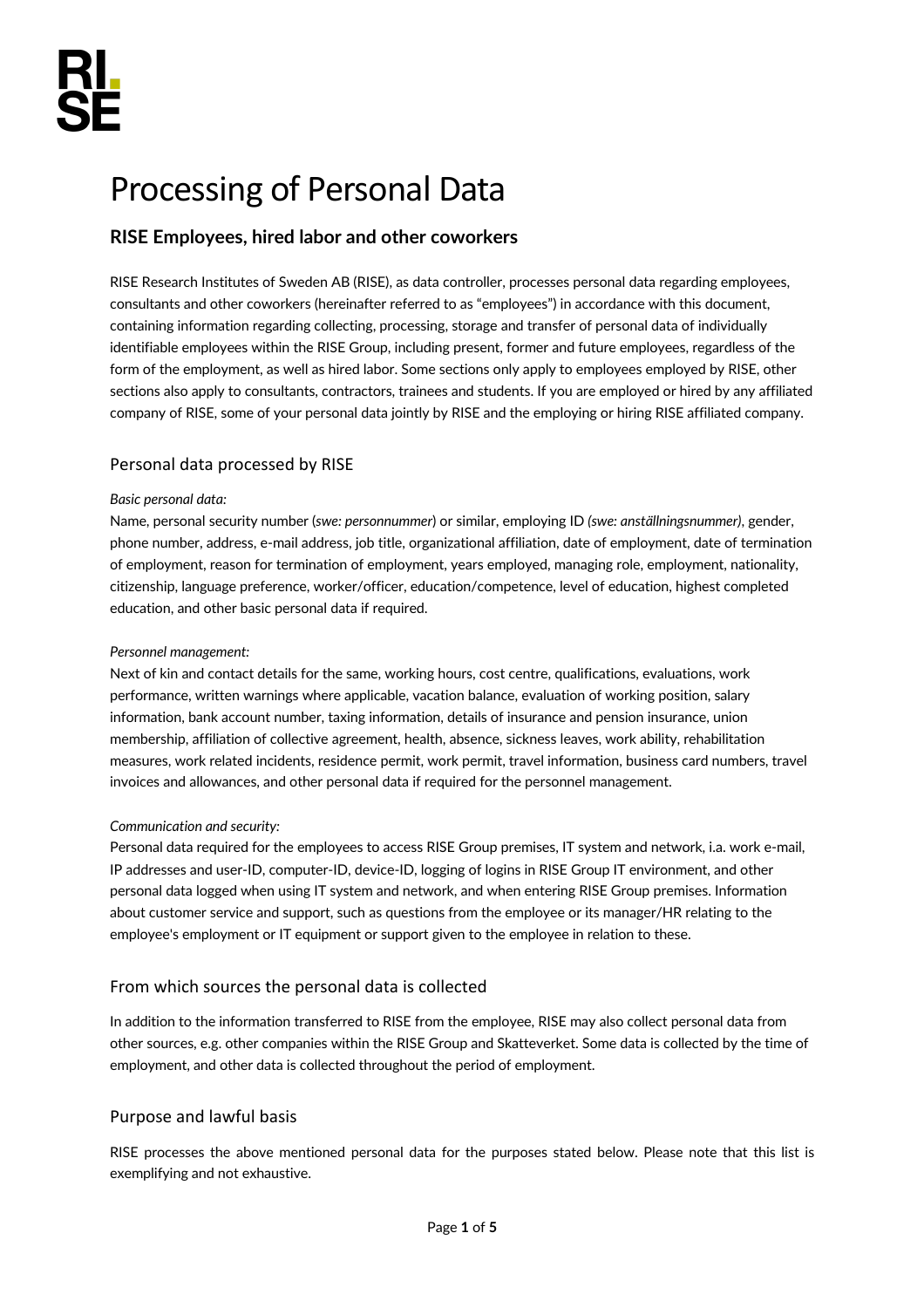#### **Based on** *contract and legal obligation,* **RISE processes personal data i.a. for the following purposes:**

- personnel management (registration in IT system, management and payment of salary and salary revision, leave, absence, time reporting, benefits, internal reports, statistics, project follow up, general administration of the employment, contact lists, organization charts, education, management of taxes and social fees, accounting etc.)
- pension-, insurance*-,* working environment and rehabilitation matters (handling of investigations and reports regarding work injuries, communication with company healthcare, pension provisions, etc.)
- labor law regulation matters and trade union cooperation (e.g. negotiate or deliberate with trade union organizations, conduct personal performance discussions and salary review, give notice of and notice of termination of temporary employment, termination of employment, application of order of priority and precedency, investigation and actions against harassments according to the act of discrimination (*swe: Diskrimineringslagen*) etc.)
- compliance of laws, regulations and rules

This processing is needed for RISE to be able to fulfill its contractual rights and obligations according to the employment contract and applicable collective agreements and compliance with labor law regulations, applicable personal data protection regulation, security protection laws, and other laws, regulations and rules that are mandatory for RISE business.

#### **Based on the** *legitimate interest* **of RISE, RISE processes personal data i.a. for the following purposes:**

- telephone exchange and reception solutions contact lists and digital reception solutions (e.g. making contact information visible in RISE internal telephone directory, on the intranet and RISE external website, in connection with the entrance at the current location of employment, etc.)
- managing IT support (providing and maintaining support and tools necessary for effective implementation, planning, analyzing and follow-up of work tasks, e.g. licenses, permissions, applications, subscriptions, databases, contact lists and telephone directory, etc.)
- enable and manage business trips, hotel, and event participation
- third-party relations (handle relations, undertakings, obligations, instructions etc. towards third parties, e.g. financiers, clients, partners and other business relations)
- research and development related activities (project applications, reporting, statistics, publication and archiving of project results, intellectual property protections of inventions, etc.)
- Recruitment related activities (manage, publish and manage recruitment ads)
- communication and marketing (information and knowledge dissemination and other marketing of RISE activities and projects in RISE internal and external communication channels – e.g. on RISE intranet, internet, social media, etc.)
- support and communication in connection with the employment and performance of the employee's working duties and performance
- competence development (mapping of work task, competence and education, analyzes concerning level of education, competence development measures, evaluation and assessments, education measures, etc.)
- benefit management (enable offering, offering, administering and maintaining benefits and benefits agreements)
- security and confidentiality (controlling and prevent unauthorized access to the RISE Group premises and IT environment, logging of login and logon attempts and activities in RISE IT environment, use of access cards, contact with next of kin in case of emergency, etc.)
- determine, assert, and defend legal claims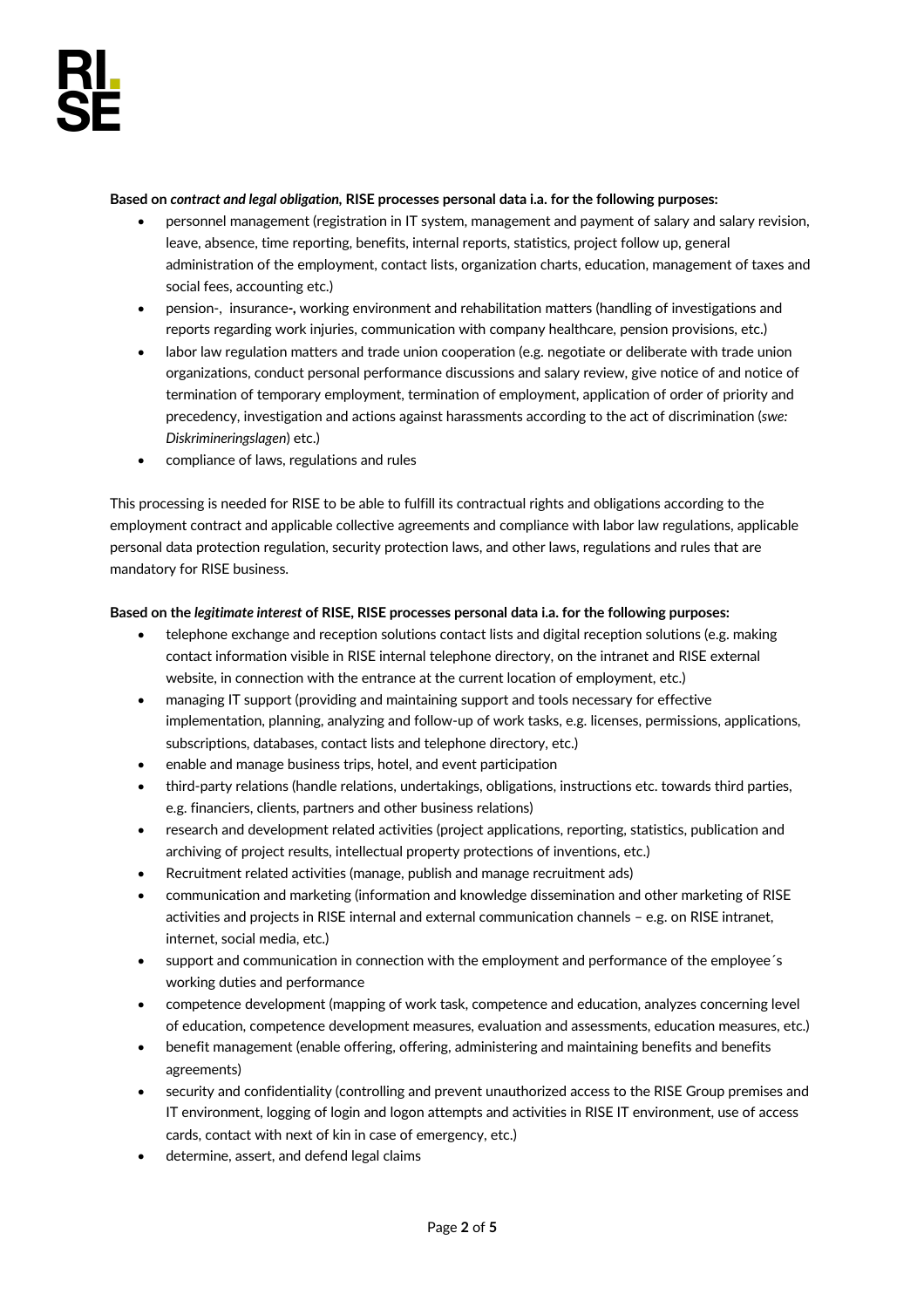- compliance (control and monitoring internal compliance with RISE policies and Code of Conduct, which are applicable at any given time, and investigating suspected unauthorized activities, deal with any incoming reports of violations in RISE whistleblower system, etc.)
- business development (evaluate and develop RISE business, conduct employee surveys, etc.)

If RISE considers that the processing falls within the legitimate interest of RISE, and not disproportionality infringes the integrity of the employee, and if RISE considers such processing falls within the framework of the employment/engagement and that the employee should reasonably expect such processing, RISE will base the personal data processing on the legal ground *legitimate interest*. If the processing does not satisfy such conditions, or if consent is needed according to applicable personal data protection regulation, RISE will ask for a special consent for such personal data processing.

## To whom the personal data is disclosed

RISE applies appropriate technical and organizational security measures to protect personal data against e.g. loss, misuse and unauthorized access. Only persons within the RISE Group who need to process the personal data in accordance with the above stated purposes will have access to the data.

RISE transfer personal data to third parties within the RISE Group if necessary, e.g. for being able to use the same IT-system, economy system, enterprise resource planning, HR-system, salary system, etc. in order to be able to manage RISE Group common support functions effectively and for other RISE Group collaboration.

RISE may transfer personal data to third parties acting as data processors, e.g. supplier of leadership- and employee surveys, recruitment services, benefit portal, payroll administration, IT and cloud services, etc.

RISE may transfer personal data to third parties acting as data controllers of such transfer is necessary for the purpose of why the information was collected, e.g. Försäkringskassan, Migrationsverket and other authorities, third parties with whom RISE have or intend to have a business relationship (e.g. customer and partner, supplier of company health care, insurance solutions, travel management, logistics, transport, hotels, conferences, advertising and media agencies, social media, etc.), or other third parties if required for the purpose for which the information was collected.

If RISE transfer personal data to any third party, RISE will in all cases use all reasonable endeavors to ensure that there are appropriate safeguards in place which provide adequate levels of protection the personal data as required by applicable data protection laws.

## Storage and disposal

RISE processes the personal data as long as it is necessary for the purposes for which the personal data was collected.

Certain personal data will be deleted in connection with the termination of the employment. Other personal data will be processed for a longer period of time due to legal obligations for RISE to continue the processing, e.g. to establish employer's certificate or to prove correct tax deduction, or for RISE to exercise its rights. As the opportunities to make a claim lapses, the data will be deleted.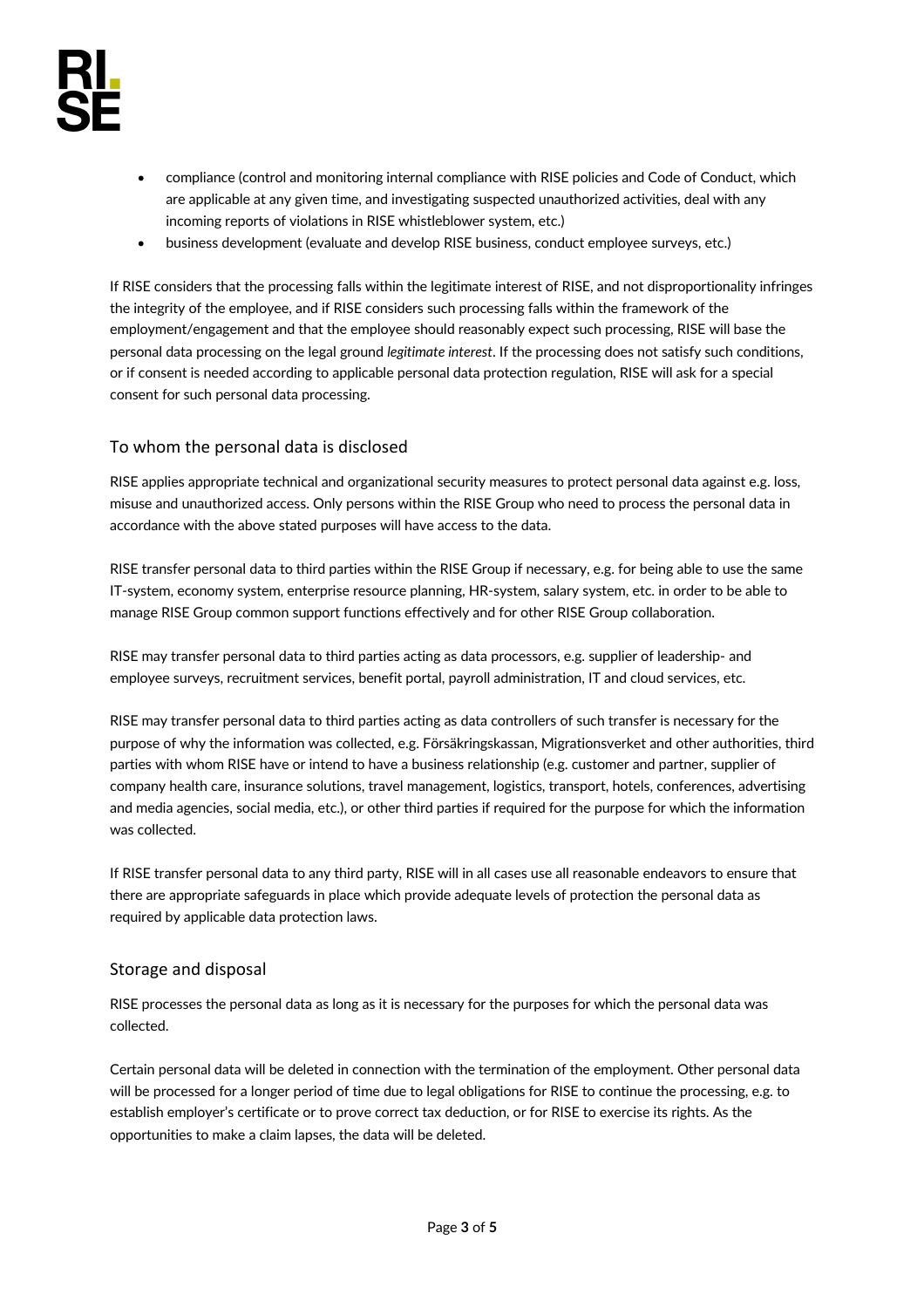Information regarding number of years employed will be processed until the employee reaches the age of pension, and information regarding pension insurance payments are processed as long as the employee is alive.

## Transfer to third countries

RISE strives to process personal data within the EEA. In cases where RISE is transferring or processing personal data outside the EEA, RISE will ensure an adequate level of protection in accordance with applicable legislation.

## Legal rights

The employee has certain legal rights as regards RISE personal data processing, as described in this section. To exercise these rights, please contact RISE Data Protection Officer, see contact details below.

## Right to information

The employee has the right to request information regarding RISE processing of its personal data.

### Right to rectification

The employee may request for RISE to rectify inaccurate information.

### Right to erasure and limitation

The employee has in some cases right to request for RISE to delete the personal data, e.g. if the data is no longer needed for the purpose for which it was collected, or if the employee rejects to a legitimate interest of RISE. The employee also has the right to request for RISE to limit the processing of the personal data. It is not always possible to meet such a request, e.g. if the processing is needed in order to fulfil a legal obligation, or to determine, assert, and defend legal claims.

#### Data Portability

If personal data is processed based on an agreement or consent of the employee, the employee may have the right to receive a copy of the personal data in a structured format and in some cases get these transferred to another data controller.

#### Automated decision-making

The employee has the right not to be the subject of a decision that is completely based on some form of automated decision-making, if the decision can have legal consequences for the individual or in a similar way affects the individual to a considerable degree.

#### Lodge a complaint

The employee has the right to lodge a complaint to the Swedish Data Protection Authority if the employee suspects that RISE is processing personal data relating to the employee in a way that contravenes the General Data Protection Regulation.